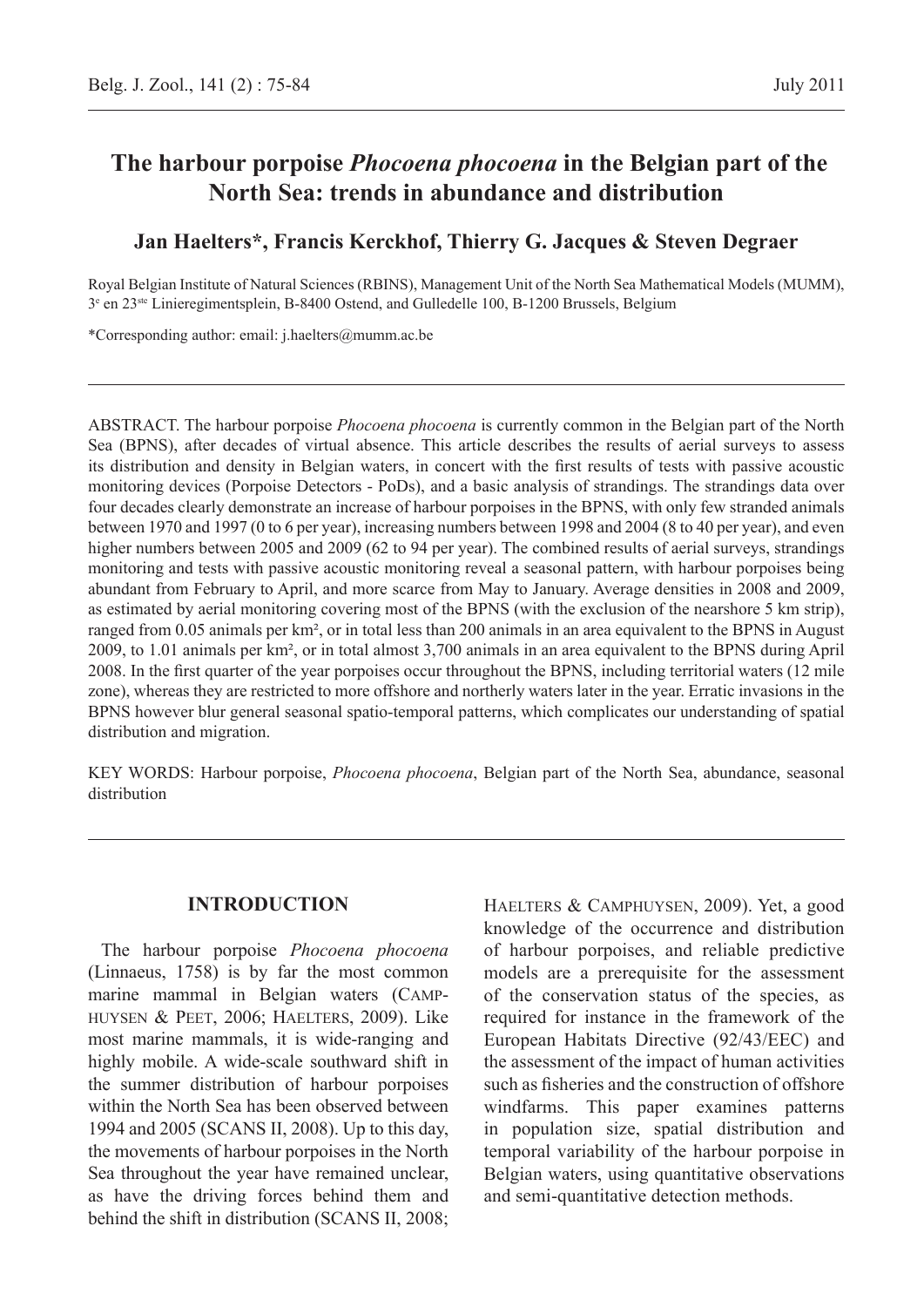#### **MATERIALS AND METHODS**

The current baseline situation (population size, spatial and temporal distribution) of the harbour porpoise in the Belgian part of the North Sea (BPNS) was studied through a combination of methods: (1) aerial line transect sampling to assess population size and spatial distribution; (2) passive acoustic monitoring (PAM) to investigate local short- to medium-term variability (weeks to months) in (relative) abundance, and (3) strandings data analysis to assess medium- to long-term trends in general occurrence.

Such a combined approach is needed given the difficulties in elucidating the population dynamics and behaviour of harbour porpoises, even if they are the most common marine mammal in one of the best studied marine areas in the world.

#### **Aerial line transect sampling**

The strategy used in aerial surveys is line transect sampling (BUCKLAND et al., 2001), in which a number of predefined tracks are flown and observations are recorded together with their perpendicular distance to the observation platform. The aircraft used was a high-winged two-engine Norman Britten Islander, owned by the Royal Belgian Institute of Natural Sciences (RBINS). This aircraft was equipped with one bubble window up to spring 2009, and from then onwards with two bubble windows, accommodating two observers. The survey altitude was 600 feet (183 m), and the groundspeed was kept at 100 knots (185 km/h). Flights were only performed during good to moderate observation conditions (sea states of 0 - 3). The surveys covered parallel track lines, 5 km apart and perpendicular to the coastline, to follow a presumed onshore–offshore gradient of porpoise density. For practical and flighttechnical reasons (frequent other air traffic along the coast, vicinity of the Ostend and Koksijde airport and presence of a military shooting range), and given a sometimes high turbidity of coastal waters, survey tracks only started 5 km from the shore.

We measured the perpendicular angle from the trackline to the animals observed with a hand-held SUUNTO PM-5/360PC clinometer. From this angle, the shortest distance at which the aircraft passed the animal(s) was calculated. The flight track and the position of the observations were recorded by GPS. The programme DISTANCE (Version 6.0, Release 2) (Thomas et al., 2009) was used to determine the most suitable detection model for the data collected, and to estimate average density and number of animals in the survey area. A similar methodology was used in SCANS II (2008) and during aerial surveys in neighbouring countries (eg. SIEBERT et al., 2006; SCHEIDAT et al., 2008; SCHEIDAT & VERDAAT, 2009).

During 2008 and 2009 five surveys were performed: 8-9 April 2008, 5 May 2008, 18-19 February 2009, 14-20 May 2009 and 4-5 August 2009. The surveys covered most of the BPNS (with a total surface of approximately 3,600 km²), only excluding a 5 km wide strip along the coast. The survey of 5 May 2008 covered a smaller area. The distances covered on track ranged from 448 km to 661 km (10 to 13 tracks), while the 5 May 2008 survey only covered 265 km (6 tracks). The individual tracks varied in length between 37 km and 63 km.

Given the relatively low number of detections, it was necessary to pool data across surveys, to make some assumptions, and to apply some parameters taken from literature:

- (1) The probability of detecting animals is independent from group size.
- (2) The detection probability remains constant over the area surveyed, season, time of day, density of animals, and between observers.
- (3) All data can safely be pooled in order to establish a detection model. A hazard rate cosine adjusted distribution was selected as the detection function, on the basis of the Akaike Information Criterion (AIC) (Buckland et al., 2001).
- (4) As not all animals are observed on the track (perception bias), and some are not visible because they are too deep to be observed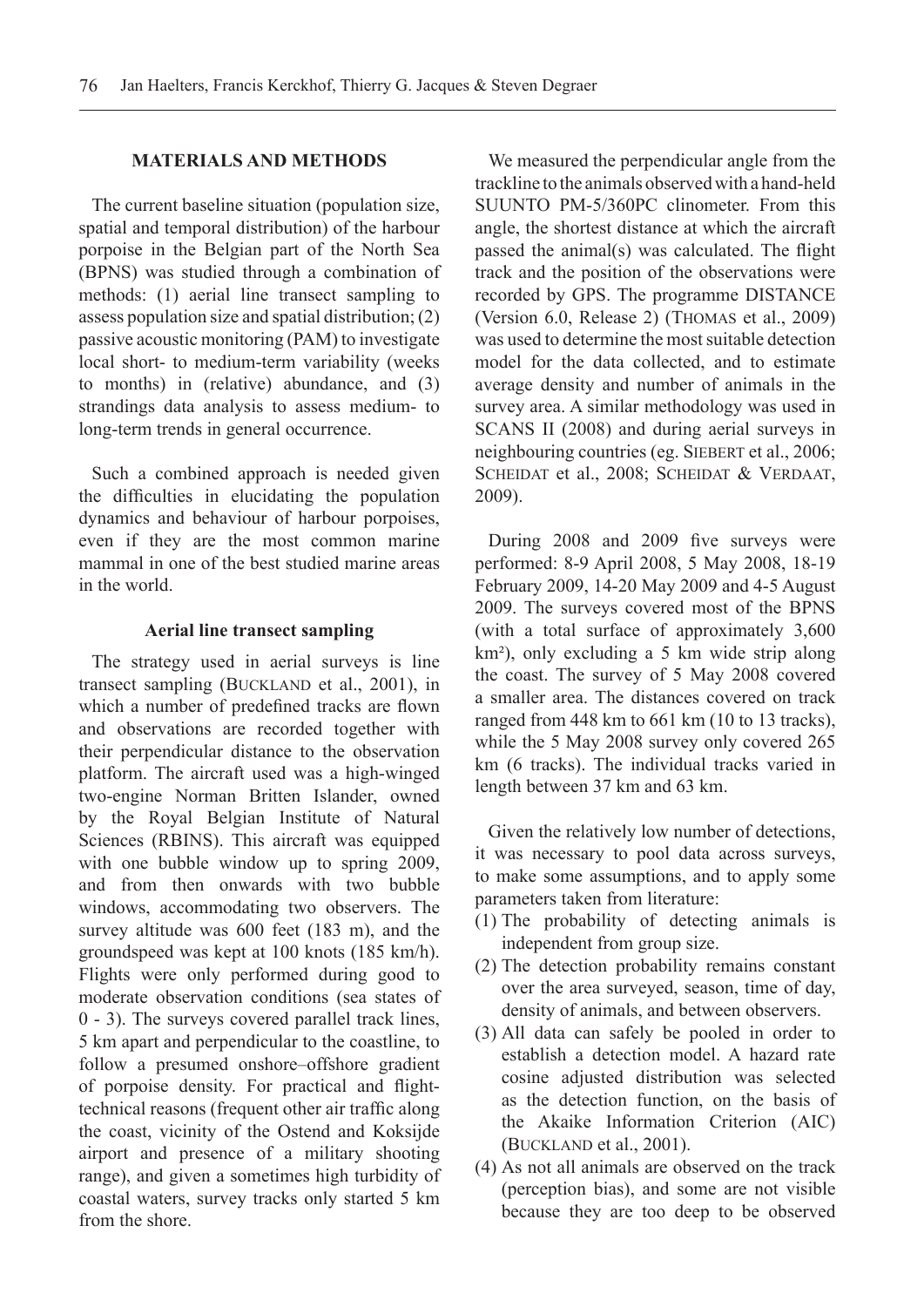(availability bias), a correction factor for the probability of seeing an animal or a group of animals at distance 0 needs to be applied. The correction factor,  $g(0)$ , was given the value 0.45, as estimated by Hiby (2008) for similar surveys during good observation conditions; it was not possible to calculate this correction factor for the surveys undertaken, and no confidence values were applied to  $g(0)$ , which needs to be taken account of when interpreting the CI presented for density and numbers.

(5) Given that a survey cannot be performed in a single flight, two single flights performed within a week and covering complementary tracks were treated as one survey, assuming that abundance and distribution remained similar during that week.

## **Passive Acoustic Monitoring**

For PAM we used C-PoDs (porpoise detectors), which consist of a hydrophone, a processor, batteries and a digital timing and logging system, and have an autonomy of up to four months (www.chelonia.co.uk). A C-PoD does not record sound itself, but generates raw files with sound event characteristics, i.e. time, duration, dominant frequency and sound pressure level. In 2009 PoDs were anchored under water at two locations, on moorings of opportunity. The raw files generated were analyzed with the software CPOD.exe (Version 2.009), which applied a filter to only retain sounds identified as being porpoise clicks (within a certain probability). The data obtained provided an indication of the (relative) abundance of harbour porpoises in the vicinity of the device, up to a distance of approximately 300 m.

The PoDs provided continuous information over a short- to medium-term period, independent of weather conditions, for two locations. For the mooring of both PoDs, a tripod (VAN DEN Eynde et al., 2010) was used: the PoD was attached to the central column of the tripod, at 1.5 m above the seafloor. A first PoD was moored from 19 October 2009 to 9 December 2009 at the Gootebank (51°26.9'N, 002°52.6'E; 21.4 km offshore; depth of 22 m below Mean Low Low Water Spring - MLLWS). The second PoD was moored, with short interruptions for servicing, from 6 November 2009 to 22 July 2010 at a location closely inshore (51°21.4'N, 003°07.0'E; 4.5 km offshore; depth of 6.5 m below MLLWS).

For the data analysis, only data of high and moderate train quality (high and moderate detection probability) were used, and the species filter was set to harbour porpoises (long narrowband clicks in the 110-160 kHz range). All detections were visually inspected to remove any false positives, although it cannot be excluded that a small number remains, especially in noisy locations. The data obtained during the day of the mooring and the day of the retrieval of the PoD were excluded, given that the mooring platform (RV BELGICA) often remained in the vicinity for many hours after the placement of the mooring, or prior to the retrieval of the mooring, and thus possibly kept porpoises at a distance.

As a measure for harbour porpoise presence we used the number of detection positive 10 minutes per day (dp10m/d), or the number of 10 minute blocks per day in which porpoises were detected by the C-PoD. This measure was chosen over the number of detection positive minutes per day (dpm/d) as the number of detections was very low in many cases, and as this measure minimises the effects of variation between C-PoDs (C-PoD manual, www.chelonia.co.uk).

## **Strandings data**

A last source of information included in this paper is strandings data. A trend in strandings can reflect a trend in the number of harbour porpoises at sea and can reveal seasonal patterns. Being legally protected, stranded and accidentally caught marine mammals must be reported to the authorities, represented by the Royal Belgian Institute of Natural Sciences (RBINS). To all possible extent, the carcasses are collected and made available for scientific research purposes. As a consequence of the legal requirements,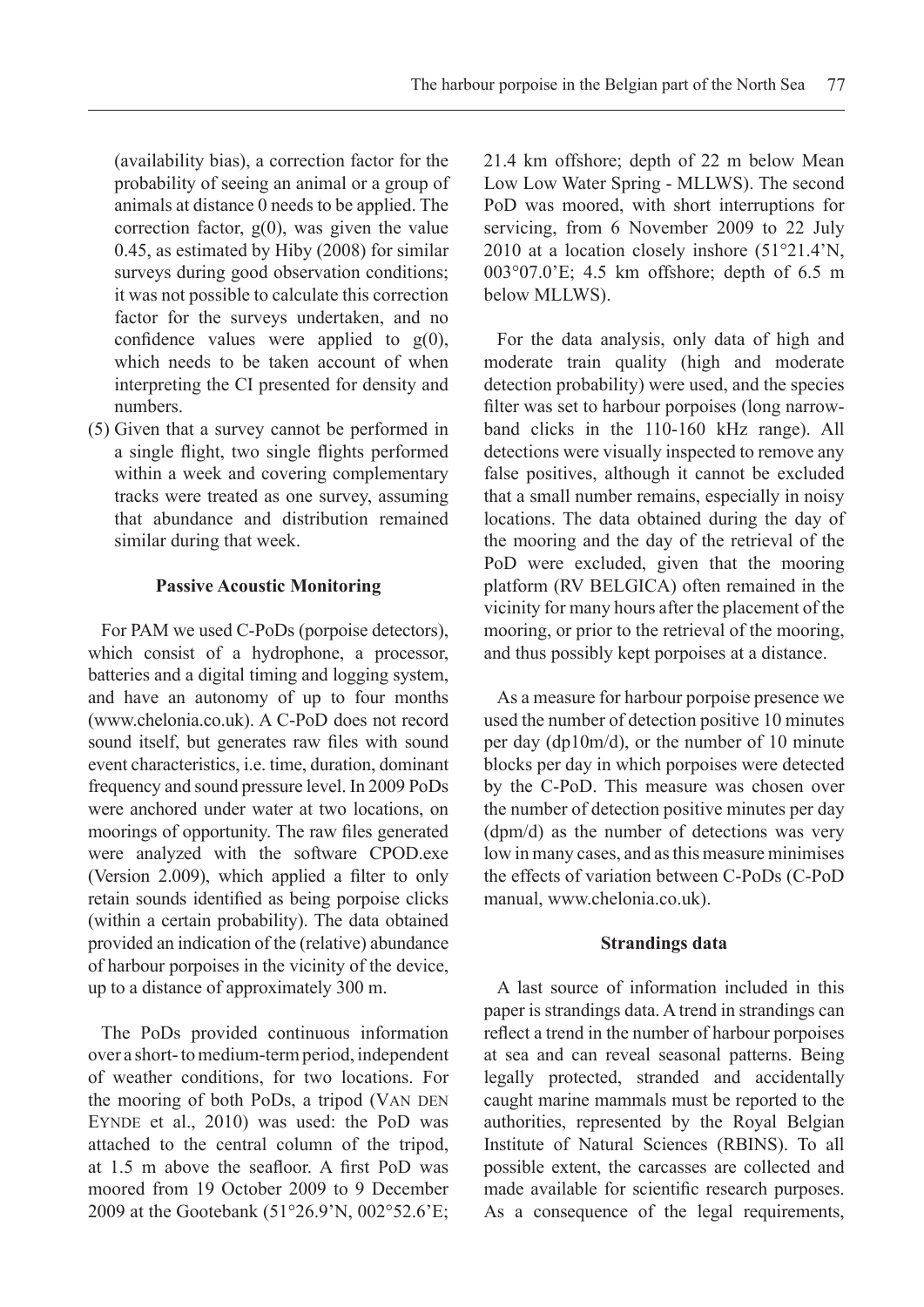in combination with the easy public access to the Belgian shoreline and the fact that coastal authorities and members of the public are well informed, the marine mammal strandings database managed by the RBINS can be considered as fairly complete from 1990 onwards.

For this paper, general trends in monthly and yearly (i.e. medium- to long-term variability) strandings are presented. The data include a very small number of animals found dead at sea, and animals accidentally caught, and brought to port by fishermen. They also include accidentally caught animals that were discarded and subsequently washed ashore.

#### **RESULTS**

#### **Aerial surveys**

The detection model was based on 223 observations of a total of 264 porpoises. The resulting estimate of the Effective half strip width (ESW) was 144 m (95% CI: 129 m - 162 m). Between three and 43 harbour porpoises were detected per survey, which renders a population size estimate for an area equivalent to the BPNS, and covering it for the largest part, ranging from 186 to 3,697 individuals (Table 1). The average group size varied between 1.00 and 1.35 individuals. The May 2008, May 2009 and August 2009 surveys (i.e. late spring and summer) indicated the lowest density of harbour porpoises (max. 0.29 ind./km²), whereas the aerial surveys of April 2008 and February 2009 (i.e. late winter and early spring) yielded a much higher density (min. 0.63 ind./km<sup>2</sup>).

In April 2008 and February 2009, harbour porpoises were present both in territorial waters (12 nautical miles) and in waters further offshore, whereas observations during the May 2008, May 2009 and August 2009 surveys were virtually restricted to the northern half of the BPNS, further offshore (Figs 1-2).

#### TABLE 1

Results of the aerial surveys for marine mammals - overview of the observations of harbour porpoises: number of groups (number of animals) and estimates of the average group size (individuals, 95% Confidence Interval (CI)), density (ind./km², 95% CI) and abundance (number of animals, 95% CI) within a surface area equivalent to the Belgian part of the North Sea, i.e. 3,600 km². No estimate of the number of animals was made for the survey of 5 May 2008, given the incomplete coverage of the study area.

| <b>Survey</b>       | <b>Observations</b> | <b>Group size</b>       | <b>Density</b>          | Abundance                |  |  |  |
|---------------------|---------------------|-------------------------|-------------------------|--------------------------|--|--|--|
| 8-9 April 2008      | 40(43)              | 1.08<br>$(1.00-1.16)$   | 1.03<br>$(0.65-1.63)$   | 3,697<br>$(2,330-5,867)$ |  |  |  |
| 5 May 2008          | 5(5)                | $1(-)$                  | 0.29<br>$(0.05-1.80)$   |                          |  |  |  |
| 18-19 February 2009 | 20(27)              | 1.35<br>$(1.04 - 1.75)$ | 0.63<br>$(0.40 - 1.00)$ | 2,265<br>$(1,429-3,592)$ |  |  |  |
| 14-20 May 2009      | 12(13)              | 1.08<br>$(1.00-1.29)$   | 0.15<br>$(0.07 - 0.33)$ | 556<br>$(261-1, 184)$    |  |  |  |
| 4-5 August 2009     | 3(3)                | $1(-)$                  | 0.05<br>$(0.02 - 0.15)$ | 186<br>$(62 - 554)$      |  |  |  |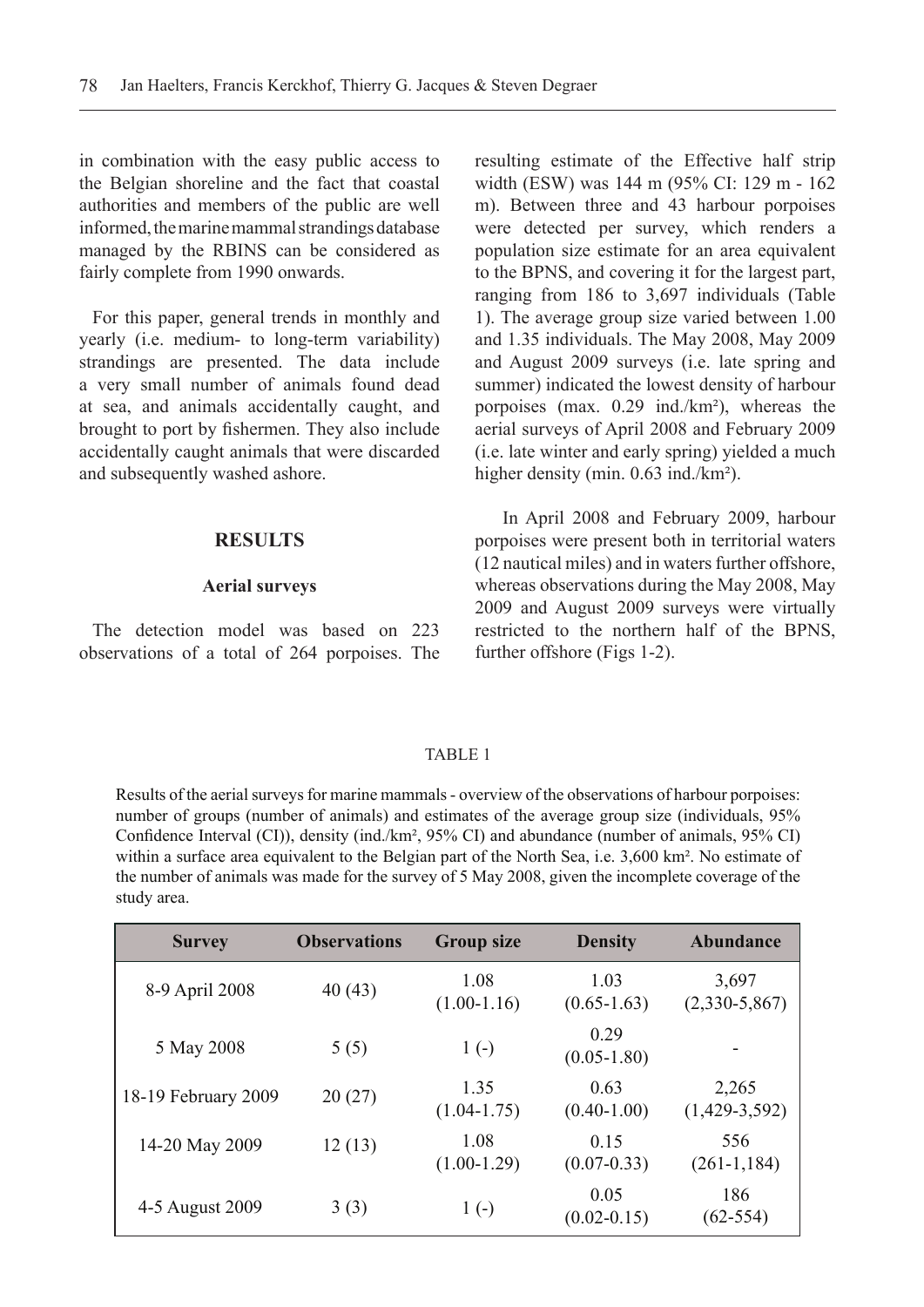

Fig. 1. – Detections of harbour porpoises during the survey of 8-9 April 2008 (circles) and 18-19 February 2009 (crosses). Observations made off track, as well as those made by the observer sitting at the side of the aircraft without bubble window, are included in the figure, but were not used in the analysis.



Fig. 2. – Detections of harbour porpoises during the survey of 5 May 2008 (circles), 14-20 May 2009 (crosses) and 4-5 August 2009 (triangles). Observations made off track, as well as those made by the observer sitting at the side of the aircraft without bubble window, are included in the figure, but were not used in the analysis.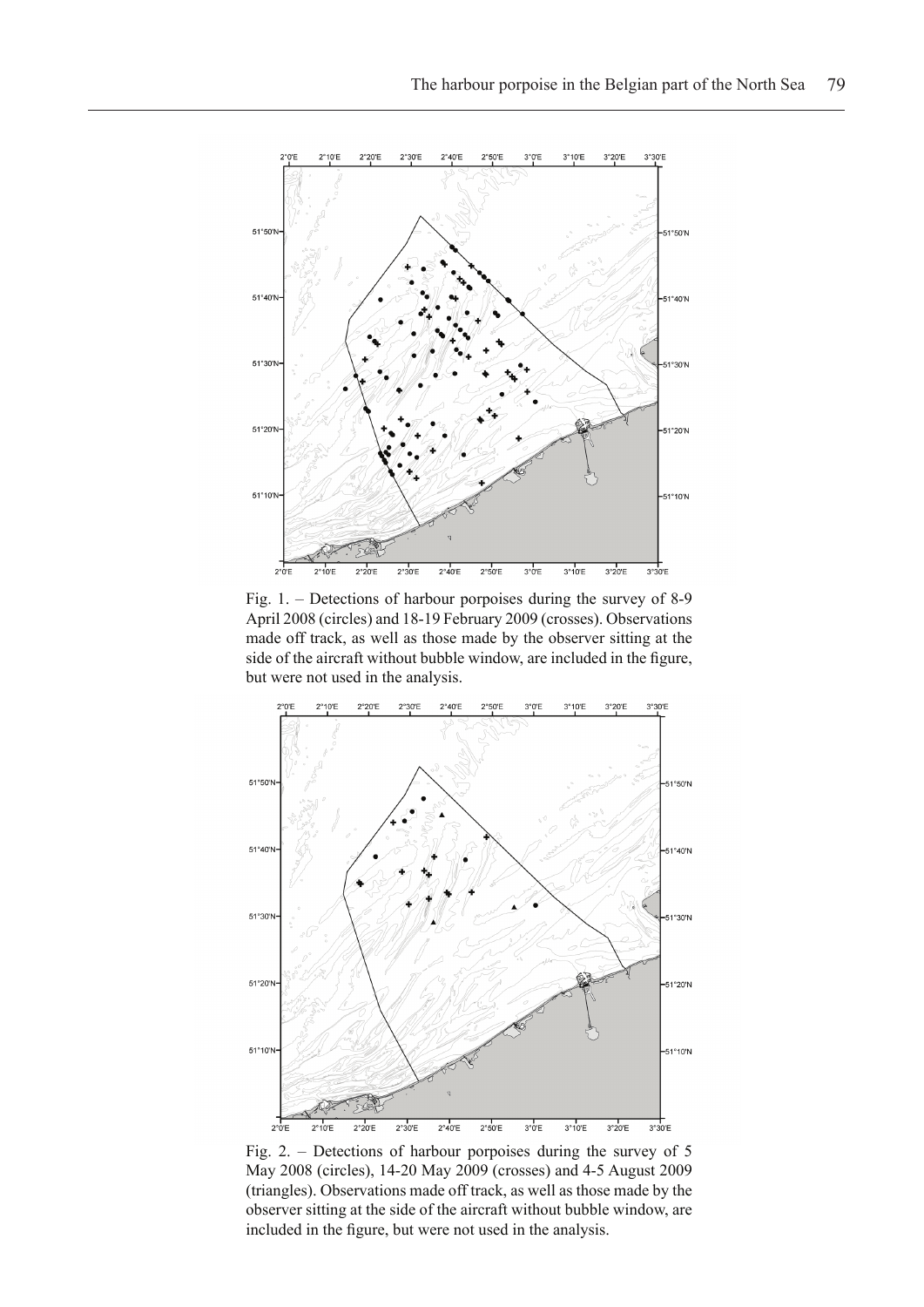#### **Passive acoustic monitoring**

Although the PoD moorings should be considered as a trial, given the low number used and the short period of time of one of the moorings, the analysis of the dp10m/d indicated a higher frequency of occurrence of harbour porpoises in the location further offshore than in the inshore location in November to the beginning of December 2009 (Wilcoxon signed rank test: p  $< 0.001$ ) (Fig. 3). Furthermore, an increase in the number of dp10m/d was observed from October to December in the offshore location (on average 13 dp10m/d between mid-October to mid-November 2009, and 26 dp10m/d between mid-November and early December 2009). In the nearshore location, the number of detections was generally low (on average 4 dp10m/d between early November 2009 and the end of July 2010). Periods with slightly higher detection rates at MOW1 were the last fortnight of December 2009, short periods between the end of January and the beginning of February, and the end of March to mid-April 2010. The number of detections from

May 2010 to the end of the mooring in July 2010 was very low, indicating very low numbers of harbour porpoises.

## **Strandings data**

The total number of recorded stranded harbour porpoises between 1970 and 2009 was 597. The yearly number clearly increased from the late 1990s onwards: from only few animals between 1970 and 1997, to a peak in numbers in the period 2005-2007, with respectively 89, 94 and 86 animals (Fig. 4). In 2008 and 2009, the increase was interrupted, with respectively 62 and 66 ind./y.

Figure 4 also indicates a seasonality in strandings. The monthly number of stranded and bycaught animals peaked from March to May (monthly average: 14% of all animals) and in August (13% of all animals stranded). Only few animals were collected in June (8%) and July (6%) and between September and February (monthly average: 5% of all animals).



Fig. 3. – Results of the PoD moorings: frequency of detection (dp10m/d), expressed in % of the 144 blocks of 10 minutes per day, at the offshore Gootebank site (20 October to 8 December 2009: black line) and at the nearshore MOW1 site (7 November to 22 July 2010, with short interruptions for servicing the PoD: grey line).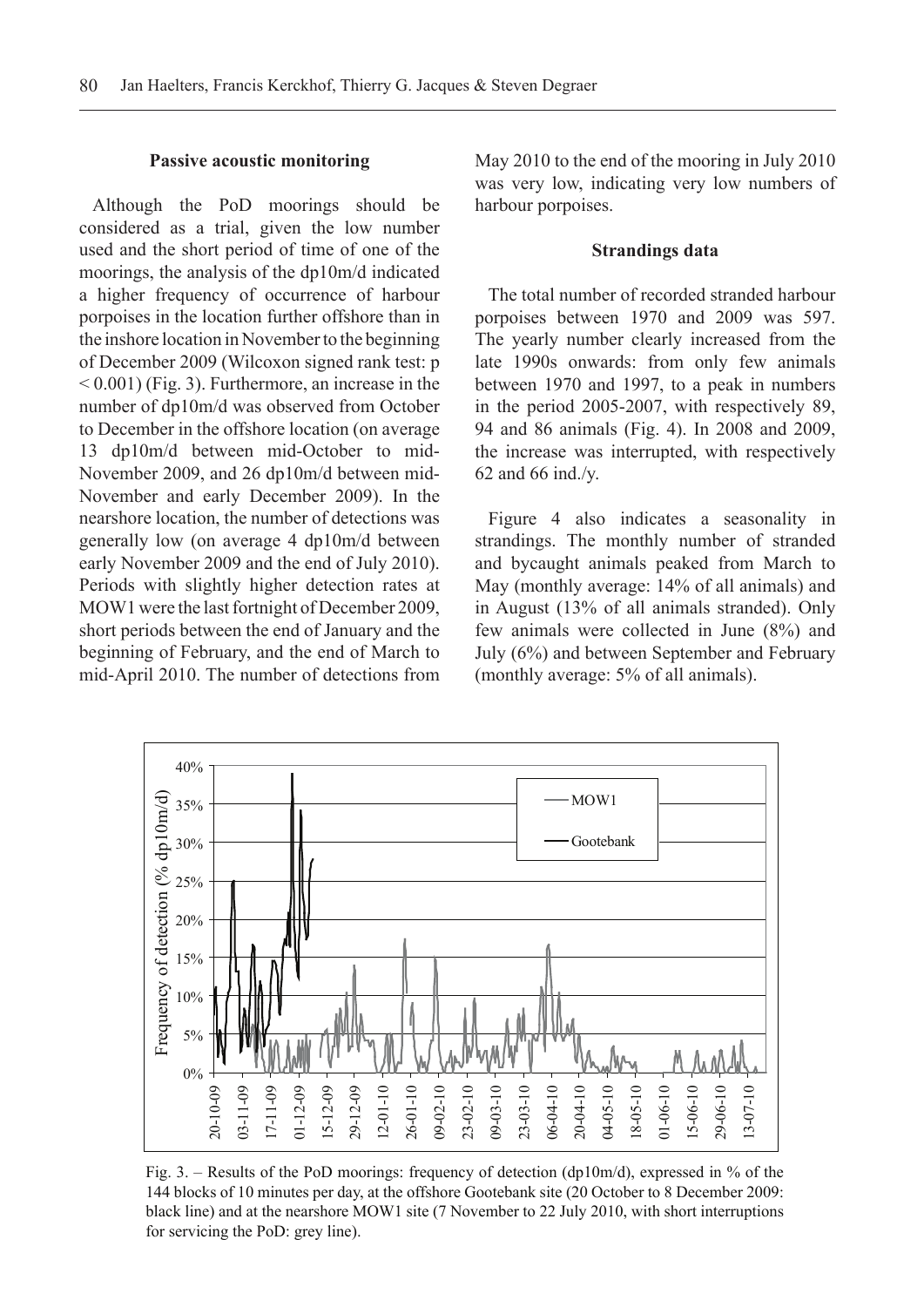|              | 1970<br>1989<br>$\circ$ | 990<br>$\overline{\phantom{0}}$ | 1991 | 992<br>$\overline{\phantom{0}}$ | 1993           | 1994 | 1995 | 1996           | 1997 | 1998 | 1999           | 2000           | 2001           | 2002           | 2003           | 2004           | 2005           | 2006           | 2007           | 2008           | 2009           | Total |
|--------------|-------------------------|---------------------------------|------|---------------------------------|----------------|------|------|----------------|------|------|----------------|----------------|----------------|----------------|----------------|----------------|----------------|----------------|----------------|----------------|----------------|-------|
| Jan          | $\theta$                |                                 | -1   |                                 |                |      |      |                |      |      |                | $\overline{2}$ |                | $\mathbf{I}$   | 4              |                | $\overline{3}$ | 2              |                |                | 6              | 24    |
| Feb          | 3                       | -                               |      |                                 |                |      |      |                |      |      | 3              |                | $\overline{4}$ |                |                |                | 6              | $\overline{c}$ | 9              | 3              | 3              | 36    |
| Mar          | 3                       |                                 |      |                                 |                |      |      |                |      |      | 3              | -1             | 3              | $\mathbf{I}$   | 4              | 8              | $\overline{4}$ | 20             | 9              | 11             | 6              | 75    |
| Apr          | 3                       |                                 | ш    |                                 | $\overline{c}$ |      |      |                |      |      | 3              |                | 4              |                | $\overline{7}$ | 8              | 21             | 18             | 13             | $\mathbf Q$    | 5              | 97    |
| May          | 4                       |                                 |      |                                 |                |      |      |                |      | 2    |                |                | 5              | $\overline{2}$ | 4              | 6              | 18             | 17             | 14             | 8              | 5              | 87    |
| Jun          | $\overline{0}$          |                                 | -1   | 2                               |                |      |      |                |      |      |                |                | 2              | 2              |                | 2              | $\overline{ }$ | <sup>9</sup>   | $\overline{4}$ | $\overline{ }$ | 5              | 46    |
| Jul          | $\mathbf{0}$            |                                 |      |                                 |                |      |      | 2              |      |      |                | $\overline{2}$ |                | 1              | 4              | $\overline{7}$ | 3              |                | 4              | 5              | 3              | 37    |
| Aug          | 3                       |                                 | -1   |                                 |                |      |      |                |      |      |                |                |                | 2              | 8              | 5              | 13             | 13             | 13             | $\overline{4}$ | 1 <sub>0</sub> | 76    |
| Sep          | 1                       |                                 |      |                                 |                |      |      | $\overline{c}$ |      |      |                |                | 1              | $\overline{4}$ | 2              |                | 6              | 5              | 12             | 3              | 13             | 49    |
| Oct          | 3                       |                                 |      |                                 |                |      |      |                |      |      |                |                |                |                |                |                | $\overline{4}$ |                | 4              | 8              | 8              | 31    |
| <b>Nov</b>   | 2                       |                                 |      | 1                               |                | -1   |      |                |      |      | $\overline{4}$ |                | 1              |                | $\overline{2}$ |                | 2              | 3              | $\overline{3}$ | 3              | 1              | 24    |
| Dec          | 2                       |                                 |      | 1                               |                |      |      |                |      |      | $\overline{2}$ |                |                |                |                |                | 2              | 3              |                |                | 1              | 15    |
| <b>Total</b> | 24                      | 4                               | 4    | 4                               | 3              | 2    | 3    | 6              | 3    | 8    | 18             | 8              | 21             | 14             | 38             | 40             | 89             | 94             | 86             | 62             | 66             | 597   |

Fig. 4. – Number of harbour porpoises stranded on Belgian beaches per month from 1970 to 2009 (including bycaught animals), and totals per month and per year.

### **DISCUSSION**

#### **Monitoring strategy**

Aerial surveys were chosen over ship-based surveys because predefined track lines can be covered easily, without having to take account of shipping lanes, anchorage areas and shallows. Also, a large area could be covered in a short period of time. For short- to medium-term (i.e. weeks to months) monitoring of cetaceans, PAM was chosen, a method which at present can only yield relative estimates of density. Although general trends can be discerned in the few PAM data that are available up to now, large day to day variations occurred in the harbour porpoise encounter rate. This illustrates that the distribution and density data obtained through aerial surveys should be considered with caution: accurate though only snapshot data.

## **The importance of Belgian waters for harbour porpoises**

The harbour porpoise density estimates obtained from five aerial surveys in an area equivalent to, and covering almost the entire BPNS, range from 186 to 3,697 animals/km². These are the first absolute estimates of the number of harbour porpoises present in Belgian waters. This means that at least during part of the year, this species commonly occurred in the BPNS, whereas during other periods it was much scarcer. The estimates indicate that seasonally a number equivalent to 1.5% of the North Sea (summer) population of harbour porpoises, estimated at a quarter of a million individuals (SCANS II, 2008), can be found in the BPNS. Given its significant presence and its protection status, at the Belgian level (Royal Decree of 21 December 2001; Decision of the Flemish Government of 15 May 2009) as well as at the European level (Habitats Directive 92/43/EEC), it is clear that the harbour porpoise legitimately takes an important position in the assessment of the effects of human activities, such as fisheries and offshore construction.

The harbour porpoise showed a tenfold increase in the yearly number of stranded animals from 1970 to the first decade of the  $21<sup>st</sup>$  century, an increase that started during the last years of the  $20<sup>th</sup>$  century. This suggests a recent increase in harbour porpoise numbers in Belgian and surrounding waters. One should however take into account that strandings data as a relative estimate of density at sea is biased by meteorological conditions, incidental catches and a high mortality rate of juveniles. Between 2003 and 2006, for example, the proportion of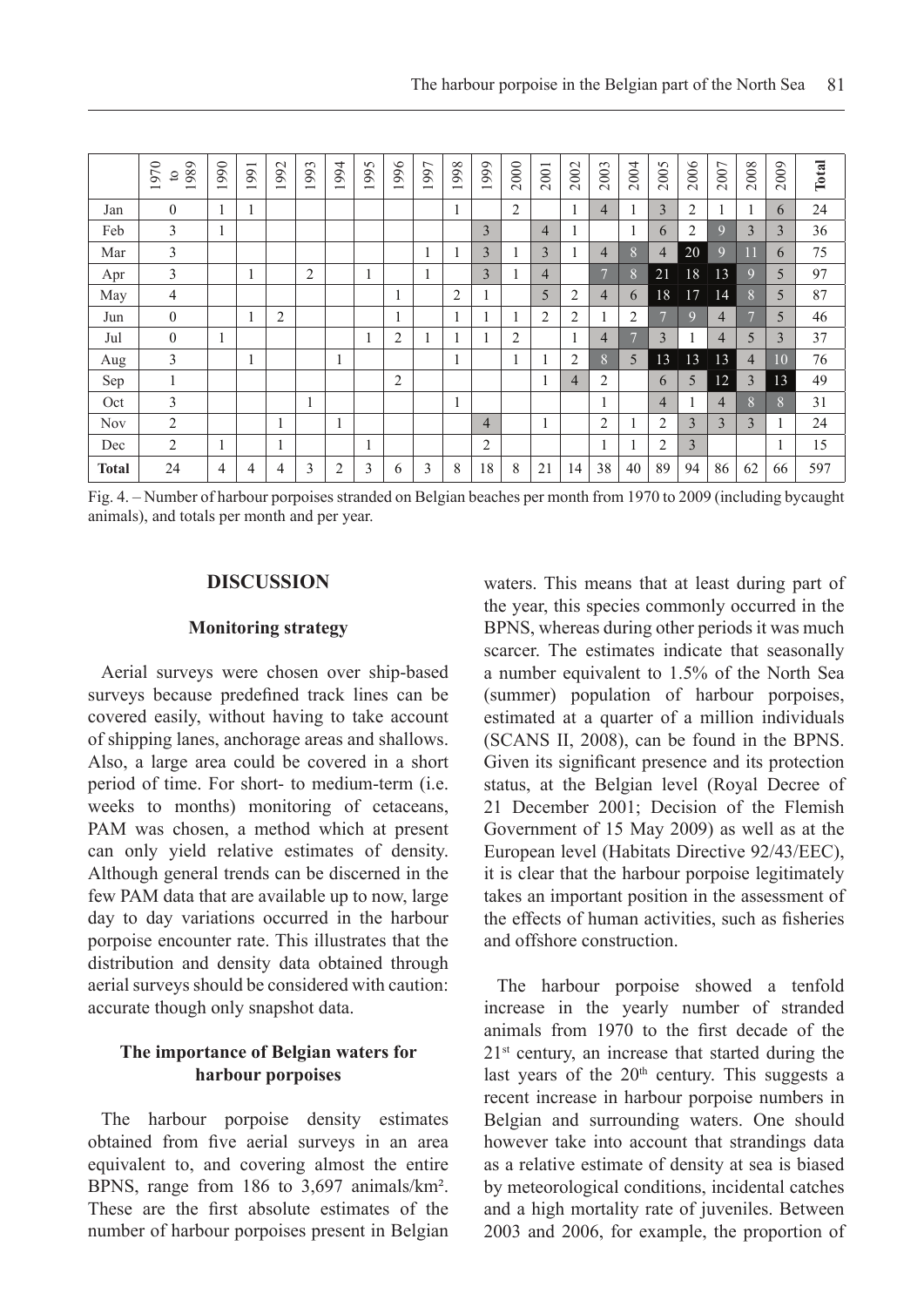bycaught animals among the stranded animals for which a cause of death could be identified rose from 19% to 63% (Jauniaux et al., 2008, Haelters & Camphuysen, 2009). Despite this, a similar increase in strandings has been observed in Dutch waters (WITTE et al., 1998; Camphuysen & Peet, 2006), and it should be interpreted as an increase of harbour porpoises in the Southern North Sea. The reappearance of this species seems to be due to a shift in the distribution of the population, rather than an increase in the population size (Camphuysen, 2004; SCANS II, 2008), and may have been caused by local reductions in prey availability, especially in the northern part of the North Sea. These reductions are probably the consequence of changes in environmental conditions (Greene & Pershing, 2000; Beaugrand et al., 2002; MACLEOD et al., 2007; SIMMONDS & ELLIOTT, 2009).

#### **Spatial and temporal patterns**

The spatial and temporal distribution of the harbour porpoises in Belgian waters indicates that harbour porpoises are relatively abundant in the BPNS from February to April, including in territorial waters. From May to August their numbers are lower, and they tend to stay in more offshore and more northerly waters. The few PoD measurements also indicated (1) a higher density offshore than inshore between October and December, (2) an increasing density from October to December, (3) a regular occurrence closely inshore between November and April, and (4) a low density inshore from May to July.

The strandings data showed a peak from March to May, which could be linked to higher nearshore densities in that period. The peak of strandings in May can partly be explained by the washing ashore of many decomposed animals, many of which probably died earlier in April (HAELTERS et al., 2006). To a large extent, the peak of strandings in August also concerned decomposed carcasses, mostly juveniles, probably drifted in from more offshore waters (HAELTERS  $\&$ Camphuysen, 2009), although account should

be taken of a more rapid decomposition during the months with higher water temperatures.

The seasonal cycle in density and distribution, as described above, seems to be blurred by more erratic events, complicating our understanding of harbour porpoise's movements. Two examples of such erratic events were detected during the present study. Firstly, a dip in the number of strandings (a decrease of approximately 30%) was observed in 2008 and 2009. This dip could be due to a more offshore distribution of harbour porpoises during the first months of 2008 and 2009 in comparison to the previous years (Haelters, 2009; Haelters & Camphuysen, 2009). It should hence not necessarily be interpreted as a decrease in population size. Secondly, the relatively high proportion of stranded animals between August and October 2009 suggests a short intrusion into Belgian waters.

#### **CONCLUSIONS**

The assessment of strandings data, in combination with the results of the first aerial and PAM efforts in the BPNS have allowed us to draw some initial conclusions about the current spatio-temporal pattern of harbour porpoises in the BPNS. To draw firmer conclusions, more efforts are needed, especially in the field of PAM and aerial monitoring.

Harbour porpoises do not show a random spatio-temporal distribution in the BPNS: in general they are currently found abundantly throughout the whole BPNS from February to April, in numbers amounting up to 1.5% of the North Sea population (the North Sea population as estimated during summer surveys), whereas lower numbers tend to occur in more offshore waters during the rest of the year. The pattern observed might be described as migration, random movement, dispersal or avoidance of areas with temporarily poor feeding conditions. This pattern does not seem to be stable, possibly as a consequence of the small surface of Belgian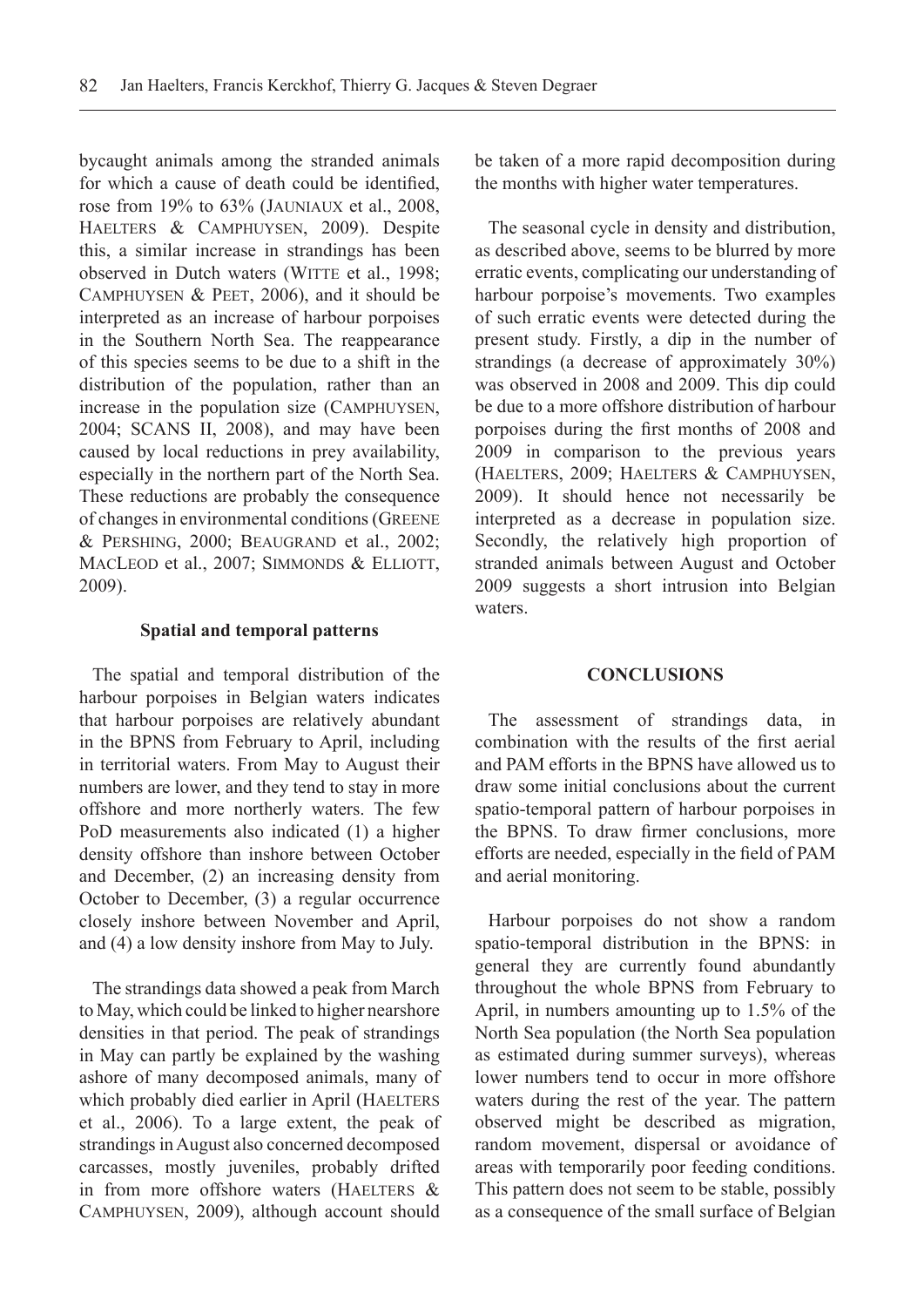waters compared to the distribution range of the harbour porpoise, the fact that it is a highly mobile species, and that Belgian waters are at the edge of their distribution range in the North Sea. Therefore studies covering a larger spatial (e.g. the whole North Sea) and temporal scale are necessary, in combination with studies on harbour porpoise population dynamics and on the distribution and abundance of their dominant prey species.

#### **Acknowledgements**

Aerial surveys were performed with the assistance of members of MUMM's SURV programme, and very competent pilots of the Department of Defence. For mooring PoDs, the assistance of many colleagues was invaluable, including those of MUMM Meetdienst Oostende (André Pollentier, Jean-Pierre Deblauwe and Dietrich Vantuyckom). We would like to thank the commander and the crew of the oceanographic research vessel BELGICA for assisting in mooring C-PoDs. We would like to mention the continued assistance of Nick Tregenza (Chelonia Ltd.) in interpreting data and in advising on technical aspects of PoDs and mooring systems. Strandings were dealt with in the Belgian stranding network. We finally would like to thank Bob Rumes and Thierry Jauniaux for comments on earlier drafts of this paper, Reinhilde Van den Branden for her assistance in preparing the maps, and the anonymous reviewers for their highly appreciated comments and suggestions for improvement. This paper contributes to the Belgian offshore windfarm monitoring programme and was financed by the Belgian Science Policy, C-Power nv and Belwind nv.

#### **REFERENCES**

Beaugrand G, Reid PC, Ibañez F, Lindley JA & Edwards M (2002). Reorganization of North Atlantic Marine Copepod Biodiversity and Climate. Science, 296(31): 1692-1694.

- Buckland ST, Anderson DR, Burnham KP, Laake JL, Borchers DL & Thomas L (2001). Introduction to Distance Sampling: estimating abundance of biological populations. Oxford University Press.
- Camphuysen CJ (2004). The return of the harbour porpoise (*Phocoena phocoena*) in Dutch coastal waters. Lutra, 47(2): 113-122.
- Camphuysen CJ & Peet G (2006). Whales and dolphins of the North Sea. Fontaine Uitgevers, Kortenhoef.
- Greene CH & Pershing AJ (2000). The response of *Calanus finmarchicus* populations to climate variability in the Northwest Atlantic: basinscale forcing associated with the North Atlantic Oscillation. ICES Journal of Marine Science, 57: 1536-1544.
- $HAELTERS J (2009)$ . Monitoring of marine mammals in the framework of the construction and exploitation of offshore wind farms in Belgian marine waters. In: Degraer S & Brabant R (Eds.). Offshore wind farms in the Belgian part of the North Sea: State of the art after two years of environmental monitoring. Royal Belgian Institute of Natural Sciences, Department MUMM, 237-266.
- Haelters J & Camphuysen K (2009). The harbour porpoise in the Southern North Sea: abundance, threats and research- & management proposals. Royal Belgian Institute of Natural Sciences (RBINS/MUMM) and the Royal Netherlands Institute for Sea Research (NIOZ); report commissioned by the International Fund for Animal Welfare (IFAW).
- Haelters J, Jauniaux T, Kerckhof F, Ozer J & SCORY S (2006). Using models to investigate a harbour porpoise bycatch problem in the Southern North Sea–eastern Channel in spring 2005. ICES CM 2006/L:03.
- Hiby L (2008). Effective strip half-width estimates from aerial survey data. In: SCANS II, 2008. Small Cetaceans in the European Atlantic and North Sea (SCANS II). Final Report to the European Commission, Appendix D3.1.
- Jauniaux T, Berguerie H, Camphuysen K, DAOUST P-Y, DROUGUET O, GHISBAIN T, Garcia-Hartmann M, Grondin A, Haelters J, Jacques T, Kiszka J, Leopold M, Pezeril S, SCHNITZLER J & COIGNOUL F (2008). Causes of death of harbor porpoises (*Phocoena phocoena*) stranded on the continental coastline of the southern North Sea (Belgium, France, and Dutch